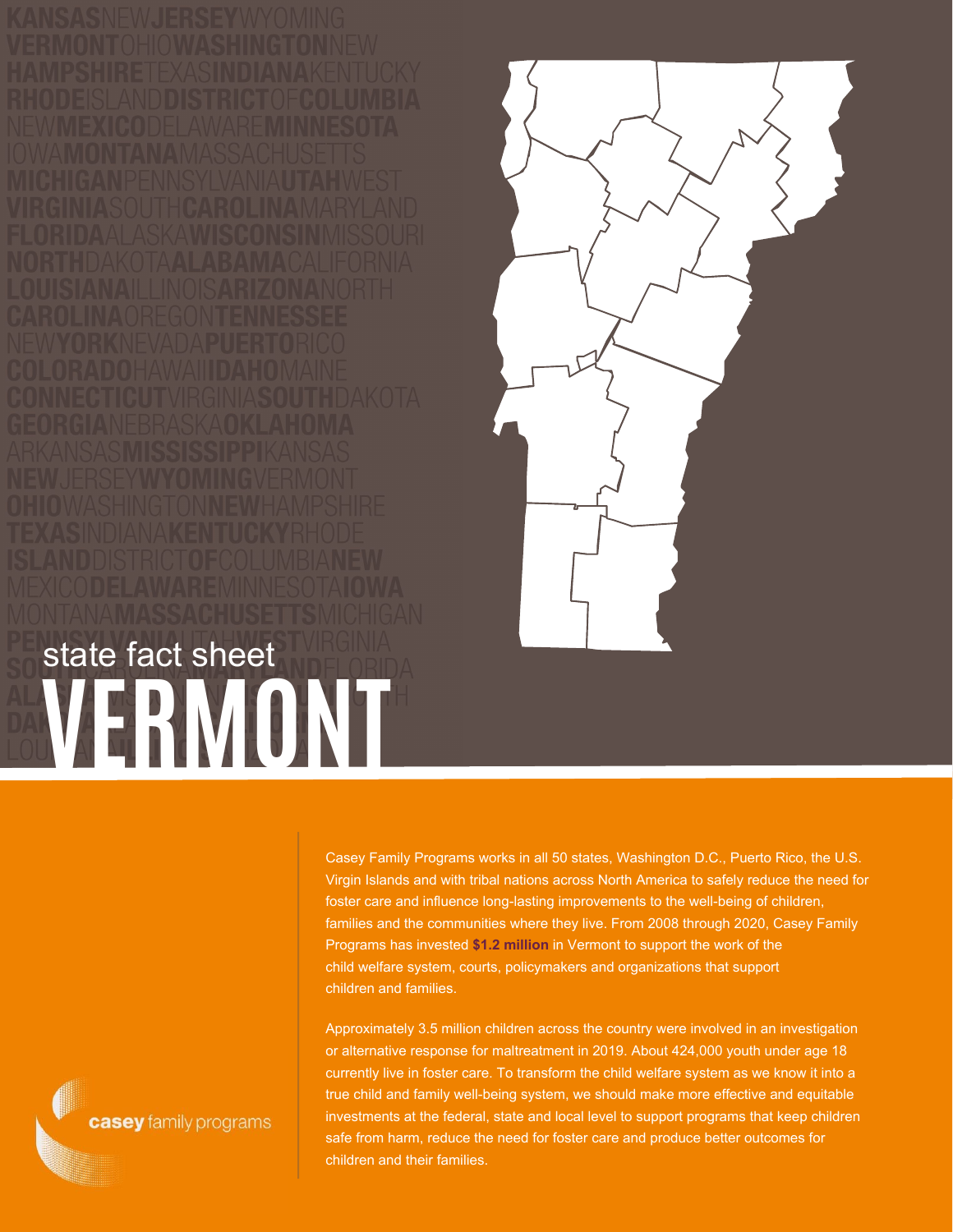We talk about a "foster care system," but the goal is to create a child and family well-being system that prevents abuse and neglect and helps every child grow up safely in his or her own family whenever possible. Rather than waiting for maltreatment to occur, we can improve the safety of children who have come to the attention of child protective services by helping their families with evidence-based and promising practices.

Across Vermont in 2019, approximately:



Most states currently are limited to using the bulk of the \$9.8 billion in dedicated federal child welfare funding only for services related to foster care. The Family First Prevention Services Act of 2018 and the Family First Transition Act of 2019 provide states with the historic opportunity to invest federal funding to support preventive services, including substance abuse, mental health and parental skill training, so more children can remain safely at home. States and tribes now have access to new federal prevention resources to help keep children safe from harm in the first place by helping strengthen their families.

How federal child welfare funding is currently aligned in Vermont\*:

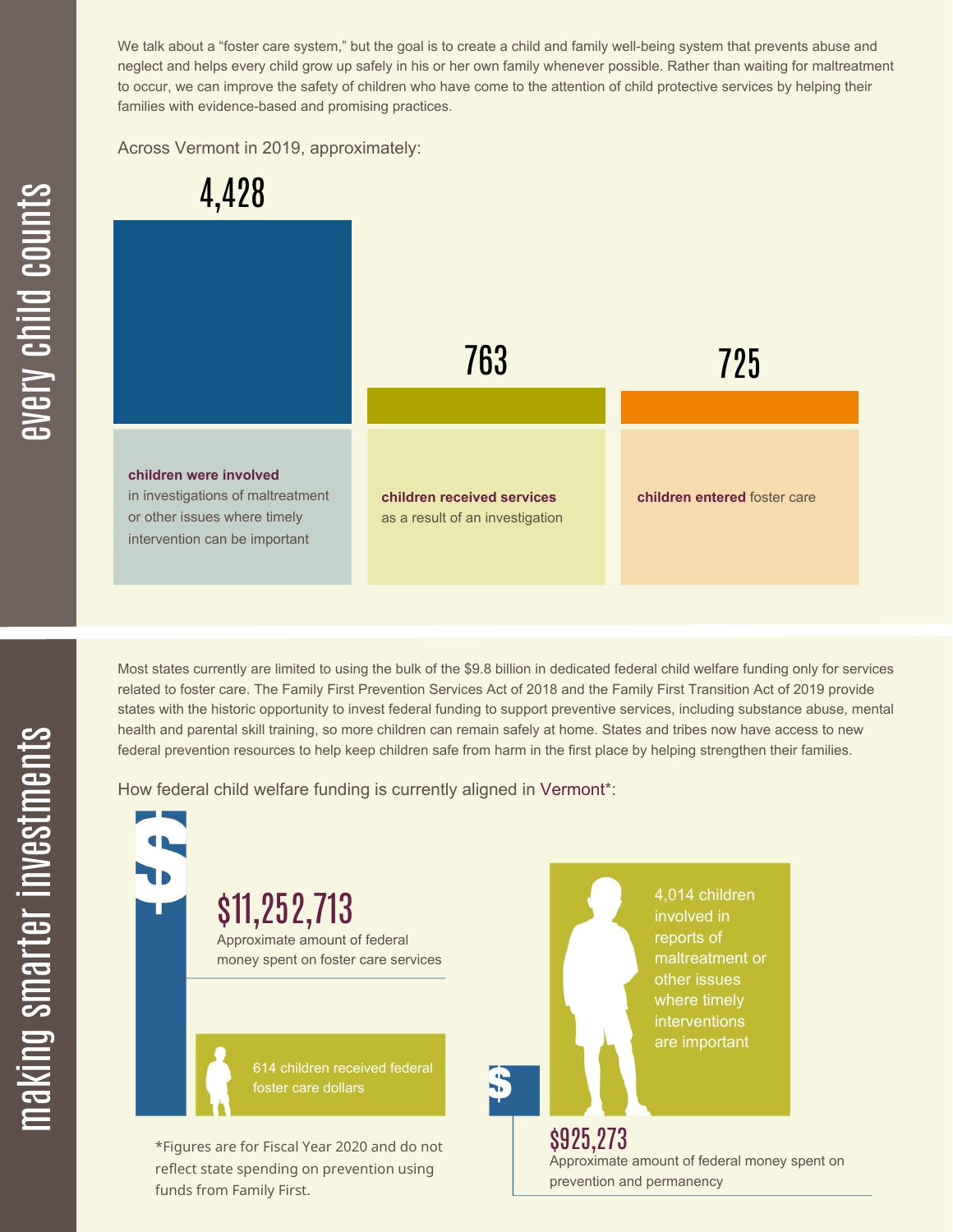$\overline{\phantom{1}}$  $\overline{\mathbf \Theta}$  $\overline{\mathbf{C}}$ <u>pin</u>  $\overline{\mathbf{C}}$  $\overline{\mathbf{C}}$  $\equiv$  $\overline{\mathbf{c}}$  $\overline{\phantom{0}}$  $\boldsymbol{\mathcal{O}}$ a  $\overrightarrow{\mathbf{e}}$ 

Safety and effective response go hand in hand. Most children enter foster care due to neglect and other reasons — not because of physical or sexual abuse. In Vermont, providing targeted and effective interventions as soon as possible, including by accessing new federal resources provided under the Family First Prevention Services Act and the Family First Transition Act, can safely allow children to remain with their families and thrive.

97% of

children in

experience

occurrence of

maltreatment

Vermont

a repeat

within six

months

do not

Reasons children in Vermont enter foster care:



\*"Other" includes parental substance abuse, child substance abuse, child disability, child behavior problems, parent death, parent incarceration, caretaker inability to cope, relinquishment or inadequate housing.

What happens to children who end up in foster care? Most are safely reunited with their own family or extended family. A significant number are adopted. Under the Family First Prevention Services Act, communities can more easily invest in helping more children to grow up in safe, stable families by providing appropriate and timely services prior to the need for removal, or after they return home or have been adopted.

Among children in Vermont who exited foster care in 2019:



Numbers may not equal 100% due to rounding. \*"Other" includes transferred to another agency, ran away or died.

 $\leq$  $\overline{\mathbf{C}}$  $\overline{\mathsf{Z}}$  $\overline{\mathbf{C}}$  $\equiv$  $\blacksquare$ e  $\boldsymbol{\mathcal{C}}$  $\overline{\mathbf{C}}$  $\overline{\phantom{a}}$  $\overline{\mathbf{C}}$  $\mathcal{C}$ <u>م</u>  $\equiv$ el<br>O  $\overline{\phantom{0}}$  $\blacksquare$ t<br>B mily

 $\overline{\mathbf{C}}$